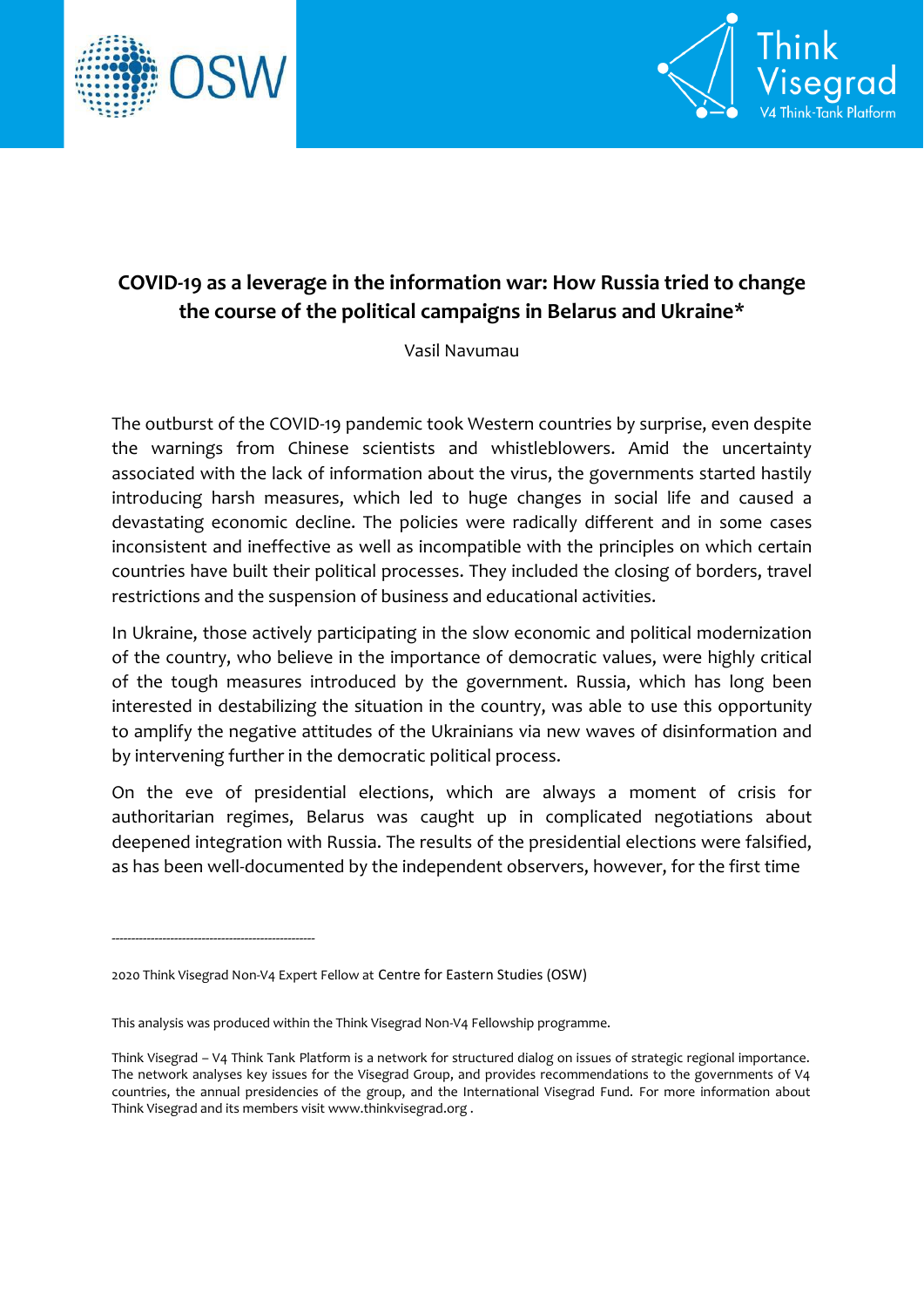

1



in ten years civil society has mobilized around an opposition presidential candidate, Sviatlana Tsikhanouskaya. Started from the ineffective measures to combat the COVID-19 pandemic in the beginning of March, the civic activists managed to build the networks of solidarity and launch multiple civic initiatives, indented to assist both the medical professionals and the victims of the pandemic. Together with the mass dissatisfaction concerning the rigged presidential elections and the brutal repressions against the protesters, this resulted this resulted in a wide protest movement.

Russia tried to use the controversy around the COVID-19 and the presidential campaign to launch fake news in Belarus and increase the pressure on president Lukashenko. This appears to have been done to make Lukashenko accept the deepened integration project, proposed by Russia, while also reducing the chances of undesired political changes in Belarus. At the same time, Russia provided Belarus media professionals instead of those, who have been sacked by the government on political grounds. This move allowed tuning Russian propagandist narratives with the Belarusian one, and conducting further work on weakening Belarusian opposition (who are agents of change in Russia's understanding).

In this way, the media sphere in both countries has been overwhelmed by waves of disinformation and fake news, which have exploited the uncertainty and intensified panic among the citizens. Certain Russian websites have been specifically notorious for promoting such materials, trying to sow discord within the neighboring countries and influence the political process. In addition, sometimes even pro-government media (such as in Belarus) disseminated disinformation or "internal fakes", but this time to calm the population or reach other strategic aims.

This paper analyzes the wave of disinformation, generated by various actors between March 1, 2020 (10 days before the recognition of COVID-19 as pandemic) and November 1, 2020 (after the end of local political campaign in Ukraine) in two countries – Belarus and Ukraine in the context of Russia's disinformation campaign against both countries. In particular, it considers the fake news<sup>1</sup> regarding COVID-19, generated by the most aggressive Russia-supported propagandist before and during the electoral processes. It is expected, that Russia will use the dissatisfaction with the measures of coping with the pandemic to launch the disinformation campaign in both countries, as it did previously during the important political events/processes. This will allow to detect the strategic narratives used by the governments during the election campaigns to consolidate the power (as in Belarus, for example), interfere into the local decision-making processes (as in Ukraine) or destabilize political processes in neighboring countries.

<sup>1</sup> Fake news can be broadly defined as "news articles, that are intentionally or verifiably false and could mislead readers" (Allcott and Gentzkow, 2017, p.4).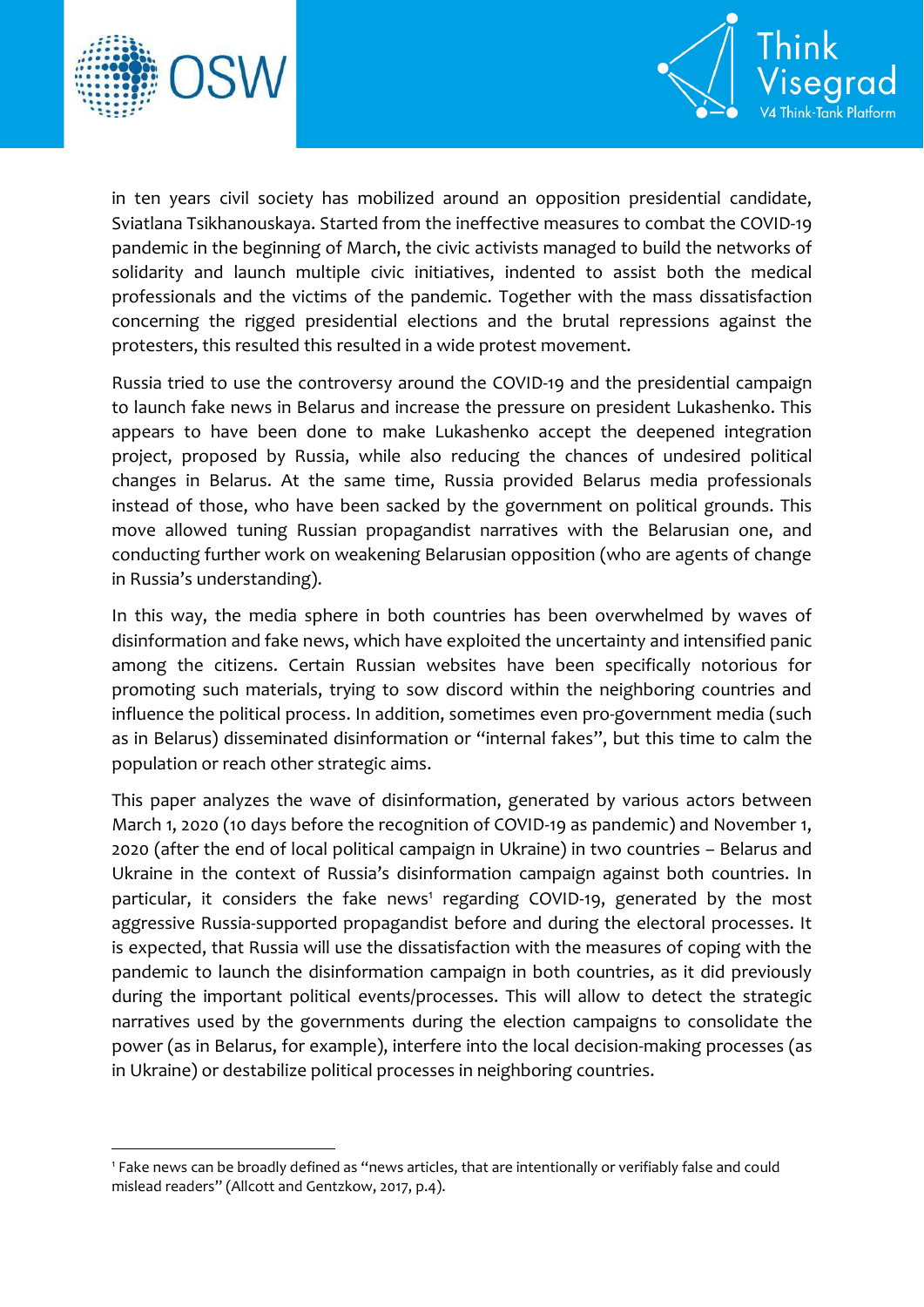



*Methodology*. To reach this aim, first, I will analyse the disinformation materials in four Russia-supported websites, which were launched in the Ukraine and Belarus (2 in each-Vesti.ua and Politnavigator.net in Ukraine; 4esnok.net and Teleskop.by in Belarus), using content analysis and framing methods. The period under consideration - between 1.03.2020 (the start of the pandemic in both countries) and 1.11.2020 (the end of the electoral campaign in Ukraine). This will allow establishing, whether the quantity and quality of the disinformation materials increased during the electoral campaigns, and identify the strategic narratives, used by Russian propagandist bloggers and journalists, employed in online resources of Ukraine and Belarus. Second, I will conduct interviews with experts and suggest certain measures on how to withstand the waves of propagandist materials on the level of government and civil society. The paper contributes to the volume of texts, analyzing the Russian disinformation and propaganda in Eastern European countries.

# **The Background**

*The measures on containment of COVID-19 in Ukraine.* The Ukrainian authorities have been acting harshly and decisively in containing the COVID-19 in the country, which led to certain dissatisfaction among the population. Already in end of January - beginning of February the Ukrainian airline companies SkyUp and UIA ceased operating the flights to China. On February 19 the authorities brought back Ukrainian citizens from the Chinese city Wuhan, the epicentre of the pandemic, which led to a huge controversy among the local population, trying to attack the buses with the evacuees. That did not help, however and on March 3, the authorities informed about the first case of COVID-19 in Ukraine from Chernivtsy region. Already on March 25 the Cabinet of Minsters introduced emergency situation regime on the territory of Ukraine, with the lockdown being enforced on March 11 (the educational establishments were closed, mass events cancelled, international flights stopped, public places and institutions closed). The authorities deployed the mass testing and organized a regular reporting on the numbers of infected, and, in general, have been quite effective in the efforts of containment of pandemic. However, the harshness of measures, lack of reliable information on individual behavior and corresponding protocols on the initial stage of the pandemic led to mass dissatisfaction with the actions.

*The measures on containment of COVID-19 in Belarus.* The Belarusian authorities, on the contrary, from the very offset decided to ignore the pandemic. The virus was brought to Belarus on February 28 by an Iranian student, who was studying at the National Technical University in Minsk. For a long time the statistics on number of infected has been heavily underreported, with the medical professionals suffering from the lack of basic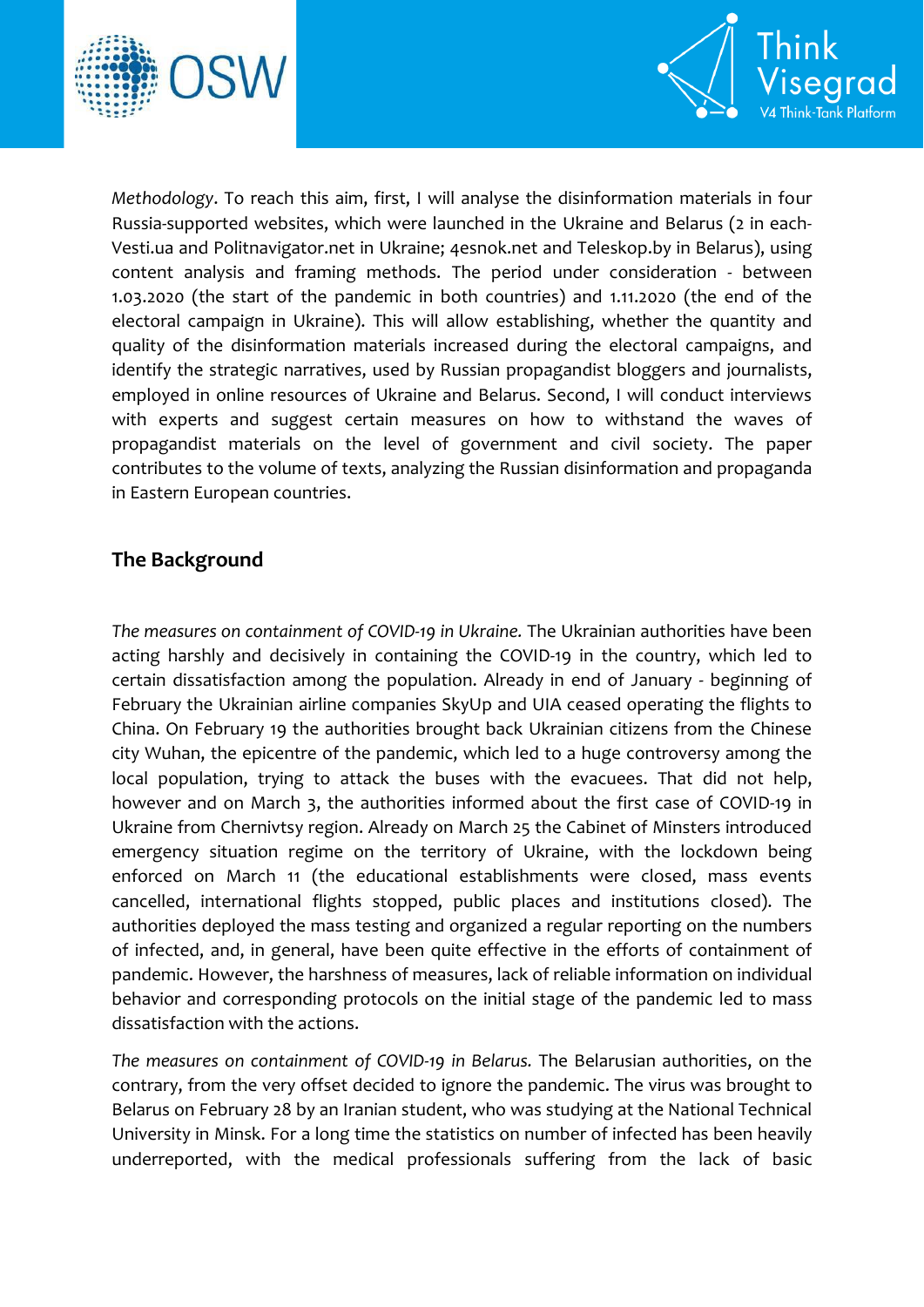



necessities. Civic activists came to the rescue and organized the crowdfunding campaign to buy water, masks, protective outwear suits, gloves, and medical equipment.

Despite reports on a disastrous situation with the number of infected in certain regions (e.g. Viciebsk), the authorities did not introduce lockdown, chose to leave public places open (like Belarusian football championship), organized mass events (such as parade on a Victory day), did not close the borders, with Belavia continue being on a regular service. The citizens were disoriented and frustrated with the irresponsible approach, chosen by the authorities, which, as some analysts suggest, have been one of the reasons for the abysmal rating of Lukashenka ahead of the presidential elections.

Russia tried to use the controversy, emerged in Ukraine and Belarus, to put forward its agenda.

# **Russian disinformation in Belarus and Ukraine**

*Russian disinformation in Ukraine***.** Overall, two websites under consideration published 74 news articles devoted to the topic of COVID-19 between March 1 and November 31, partly containing disinformation or outright being the pure fake news. Politnavigator.net was more preoccupied with the local topics (33 articles), than international agenda (11). The articles at Vesti.ua, on the contrary, were mostly devoted to the events outside Ukraine (21 articles), while the local events were covered merely by 9 texts (See Table 1 below).

In what follows I will list main trends, typical for the pandemic-related articles in Ukraine.

| Country        | Website       | <b>Visitors</b><br>per<br>month | <b>Materials</b>                                               | <b>Materials per months</b> |     |         |     |     |     |                |                |                |  |
|----------------|---------------|---------------------------------|----------------------------------------------------------------|-----------------------------|-----|---------|-----|-----|-----|----------------|----------------|----------------|--|
|                |               |                                 |                                                                | Ma<br>r                     | Apr | May     | Jun | Jul | Aug | Sep            | Oct            | Nov            |  |
| Ukraine        | Politnavigato | 830679                          | Local topics: 33<br>International agenda:<br>11<br>Overall: 44 | 17                          | 10  | 5       |     | 3   | 0   | $\overline{2}$ | 4              | $\overline{2}$ |  |
|                | Vesti.ua      | 2401615                         | Local topics: 9<br>International agenda:<br>21<br>Overall: 30  | 11                          | 3   | $\circ$ | 1   | 0   | 0   | $\mathbf{o}$   | 1              | 13             |  |
| <b>Belarus</b> | 4esnok.by     | N/A                             | Local topics: 34<br>International agenda:<br>12<br>Overall: 46 | 4                           | 11  | 8       | 4   | 3   | 8   | 5              | $\overline{2}$ | $\mathbf{1}$   |  |

**Table 1.** Quantity of disinformation materials in pro-Russian media in Belarus and Ukraine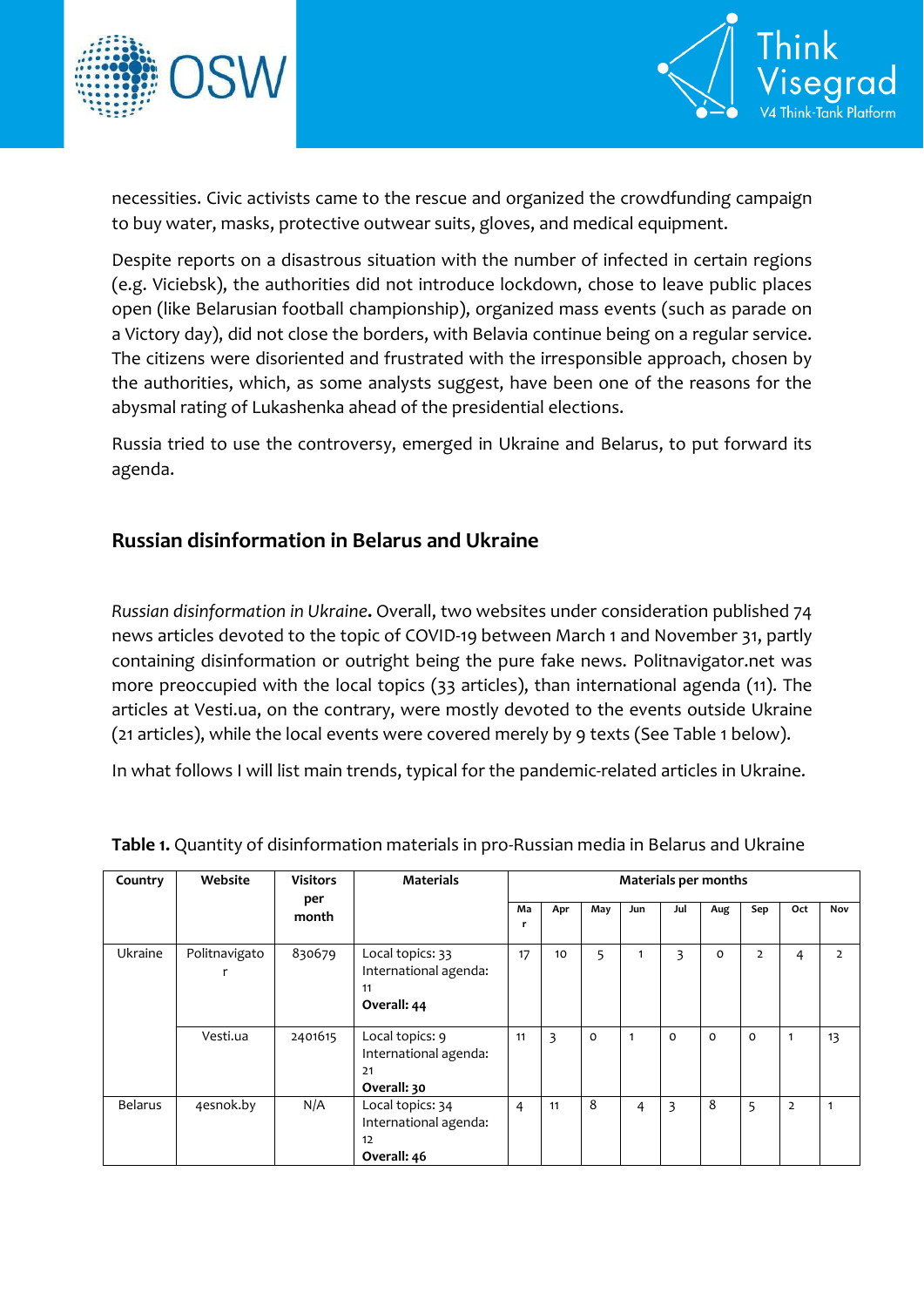

 $\overline{a}$ 



|              | Teleskop.me<br>dia | N/A | Local topic: 27<br>International agenda:<br>18<br>Overall: 45 | q | 6 |  |  |  |
|--------------|--------------------|-----|---------------------------------------------------------------|---|---|--|--|--|
| <b>Total</b> |                    |     |                                                               |   |   |  |  |  |

### *Ukrainian society is disorganized, undisciplined and aggressive*

Since Russia's annexation of Crimea and unleashing of war in Ukrainian Donbas in 2014, the feud between two countries remains unmitigated. The wide-scale propagandist campaign, launched and maintained by Russia in the neighbouring country further deepens the rift between the two peoples. The Russian media were trying to convince, that Ukrainians have quite a bloodthirsty intentions towards Russia and Putin in particular.<sup>2</sup> The outlets were also criticizing Ukraine's approach to resolution of conflict in Donbass, allegedly violating Minsk agreements and harassing the local population.<sup>34</sup>

One of he most notable events, that attracted the attention of the pro-Russian outlets in the initial months of pandemic – the famous incident with labour immigrants, who returned to New Sanzhary from Wuhan.<sup>56</sup> The controversy is extrapolated to the whole country and is said to be symptom of a deep distrust of the Ukrainian citizens to the current government. The isolated event is said to be the beginning of the "Coronomaidan",<sup>7</sup> inevitably leading to another change of power.<sup>8</sup> The emotionally charged articles denounced predicted the collapse of Ukraine<sup>9</sup> and called to "beat everyone" to restore order.<sup>10</sup>

### *The inefficacy of the measures, introduced by the government*

The controversy around the strict measures associated with the pandemic has been turned to a good use by the pro-Russian outlets, which initially criticised the measures introduced by the state,<sup>11</sup> stressing, that it will lead to inevitable economic collapse,<sup>1213</sup>

<sup>5</sup> https://www.politnavigator.net/putin-ne-vinovat-psikhiatr-postavil-diagnoz-ukrainskomu-obshhestvu.html

<sup>2</sup> <https://www.politnavigator.net/ukraincy-likuyut-zabolel-vrach-s-kotorym-kontaktiroval-putin.html>

<sup>3</sup> <https://www.politnavigator.net/za-zverstva-na-donbasse-general-poluchil-povyshenie-u-zelenskogo.html>

<sup>4</sup> <https://www.politnavigator.net/za-zverstva-na-donbasse-general-poluchil-povyshenie-u-zelenskogo.html>

<sup>6</sup> [https://www.politnavigator.net/v-ternopole-ustroili-moleben-chtoby-otognat-ehvakuirovannykh-iz-kitaya](https://www.politnavigator.net/v-ternopole-ustroili-moleben-chtoby-otognat-ehvakuirovannykh-iz-kitaya-ukraincev.html)[ukraincev.html](https://www.politnavigator.net/v-ternopole-ustroili-moleben-chtoby-otognat-ehvakuirovannykh-iz-kitaya-ukraincev.html)

<sup>7</sup> https://www.politnavigator.net/nakonec-to-u-poroshenko-obnaruzhili-rossijjskijj-sled-v-besporyadkakhpod-poltavojj.html

<sup>8</sup> <https://www.politnavigator.net/po-ukraine-rasprostranyaetsya-bolezn-strashnee-kitajjskogo-virusa.html> <sup>9</sup> <https://www.politnavigator.net/karantin-usugublyaet-process-dezintegracii-ukrainy.html>

<sup>10</sup> <https://www.politnavigator.net/ukraina-rassypaetsya-na-nashikh-glazakh-pdit-vsekh.html>

<sup>11</sup> [https://vesti.ua/people/gde-v-kieve-zafiksirovan-covid-19-vesti-publikuyut-ulitsy-i-nomera-](https://vesti.ua/people/gde-v-kieve-zafiksirovan-covid-19-vesti-publikuyut-ulitsy-i-nomera-domov?fbclid=IwAR0uiBSajVz80rJGYyjxwgYZmFXWHwdT3Ou9bupxusKfo4OwSd9J3H2A6Rg)

[domov?fbclid=IwAR0uiBSajVz80rJGYyjxwgYZmFXWHwdT3Ou9bupxusKfo4OwSd9J3H2A6Rg](https://vesti.ua/people/gde-v-kieve-zafiksirovan-covid-19-vesti-publikuyut-ulitsy-i-nomera-domov?fbclid=IwAR0uiBSajVz80rJGYyjxwgYZmFXWHwdT3Ou9bupxusKfo4OwSd9J3H2A6Rg)

<sup>12</sup> <https://vesti.ua/business/economics/doktor-mvf-i-ekonomika-karantinnogo-byudzheta-ukrainy>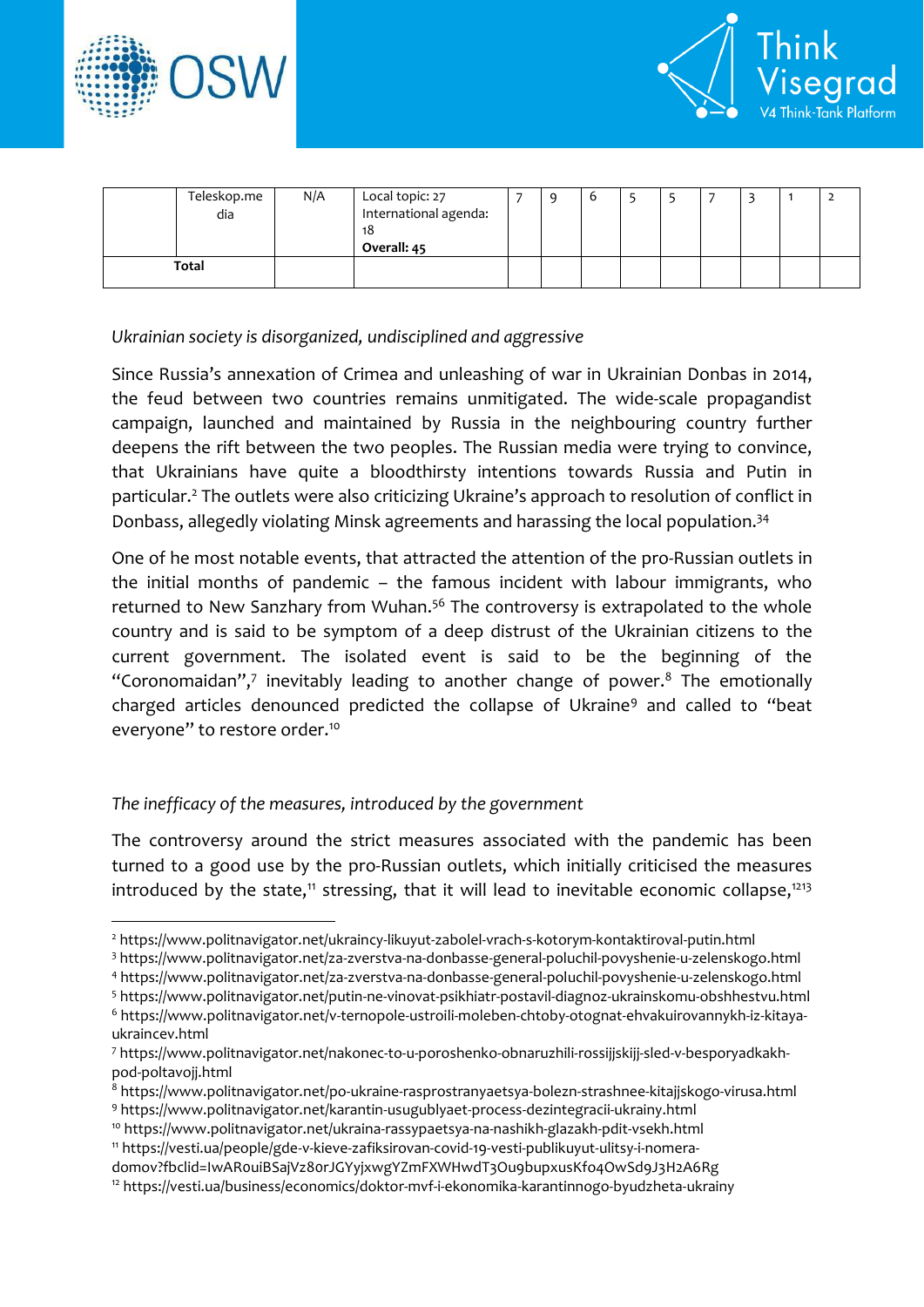



because the business will not survive the lockdown.<sup>14</sup> This is a typical false dilemma.<sup>15</sup> which has also been used by the Belarusian state propaganda.<sup>16</sup> That said, the similar (albeit more balanced) has been introduced by the majority of the European countries in the beginning of the COVID-19 pandemic.

The alleged government's inefficacy in tackling pandemic has been almost never-ending source of material for the authors. Ukrainian authorities are said to be acting "silly and chaotic" and will definitely destruct the system of healthcare.<sup>17</sup> The European vector of Ukraine's development has been deemed a mistake, because the EU countries closed the borders and turned into a stronghold, leaving their neighbours in need.<sup>1819</sup> Ukraine is said to be experiment of the Western countries, allowing to reveal how the pandemic expands in the countries with the lack of power, proper healthcare and social security.<sup>20</sup>

### *Generation of fears, associated with the pandemic*

Also, in the beginning of the pandemic (March – April), the news articles about the main threats of the pandemic were trending, with most of them propagating the fears about the deadliness of the COVID-19 and its unpredictable character. In particular, one of the most well-known conspiracies, surrounding the situation with the COVID-19 pandemic, has been the speculation about the artificial origin of the disease: allegedly the outbreak could be a result of the leak from the Wuhan Institute of Virology, the well-known center of research on coronaviruses. The story about the secret biological laboratories in the Ukrainian territory, launched by Americans, has become another variant of this conspiracy. 2122

### *Russia as a positive example*

1

Against this background, Russia has been represented in an exclusively positive terms, as having a clear plan for tackling the pandemic. The process of development and

<sup>15</sup> https://reform.by/tri-mifa-o-koronavirusnoj-jepidemii-v-belarusi

<sup>16</sup> https://isans.org/analysis/monitoring/aprel-top-antibelorusskoj-propagandy-i-konspirologii.html

<sup>21</sup> <https://www.politnavigator.net/smertonosnye-virusy-ukrainskikh-laboratorijj.html>

<sup>22</sup> [https://www.politnavigator.net/kiev-po-prikazu-vashingtona-prinyal-uchastie-v-proekte-opasnom-dlya](https://www.politnavigator.net/kiev-po-prikazu-vashingtona-prinyal-uchastie-v-proekte-opasnom-dlya-vsego-chelovechestva.html)[vsego-chelovechestva.html](https://www.politnavigator.net/kiev-po-prikazu-vashingtona-prinyal-uchastie-v-proekte-opasnom-dlya-vsego-chelovechestva.html)

<sup>13</sup> <https://vesti.ua/business/economics/chp-v-ukrainskoj-ekonomike-mezhdu-mvf-i-koronavirusom>

<sup>14</sup> <https://vesti.ua/business/economics/chp-v-ukrainskoj-ekonomike-mezhdu-mvf-i-koronavirusom>

<sup>17</sup> [https://www.politnavigator.net/glupaya-i-khaotichnaya-komanda-zelenskogo-neizbezhno-unichtozhit](https://www.politnavigator.net/glupaya-i-khaotichnaya-komanda-zelenskogo-neizbezhno-unichtozhit-zdravookhranenie-ehks-nardep.html)[zdravookhranenie-ehks-nardep.html](https://www.politnavigator.net/glupaya-i-khaotichnaya-komanda-zelenskogo-neizbezhno-unichtozhit-zdravookhranenie-ehks-nardep.html)

<sup>&</sup>lt;sup>18</sup> <https://www.politnavigator.net/pandemiya-pokhoronit-proekt-ukraina-v-nyneshnem-vide.html>

<sup>19</sup> <https://www.politnavigator.net/zapadnye-partnery-nas-brosili-prozrenie-karaseva.html>

<sup>20</sup> https://www.politnavigator.net/ukraina-vybrana-v-kachestve-obrazca-dlya-budushhego-posobiya-poehpidemiologicheskim-katastrofam-ehkspert.html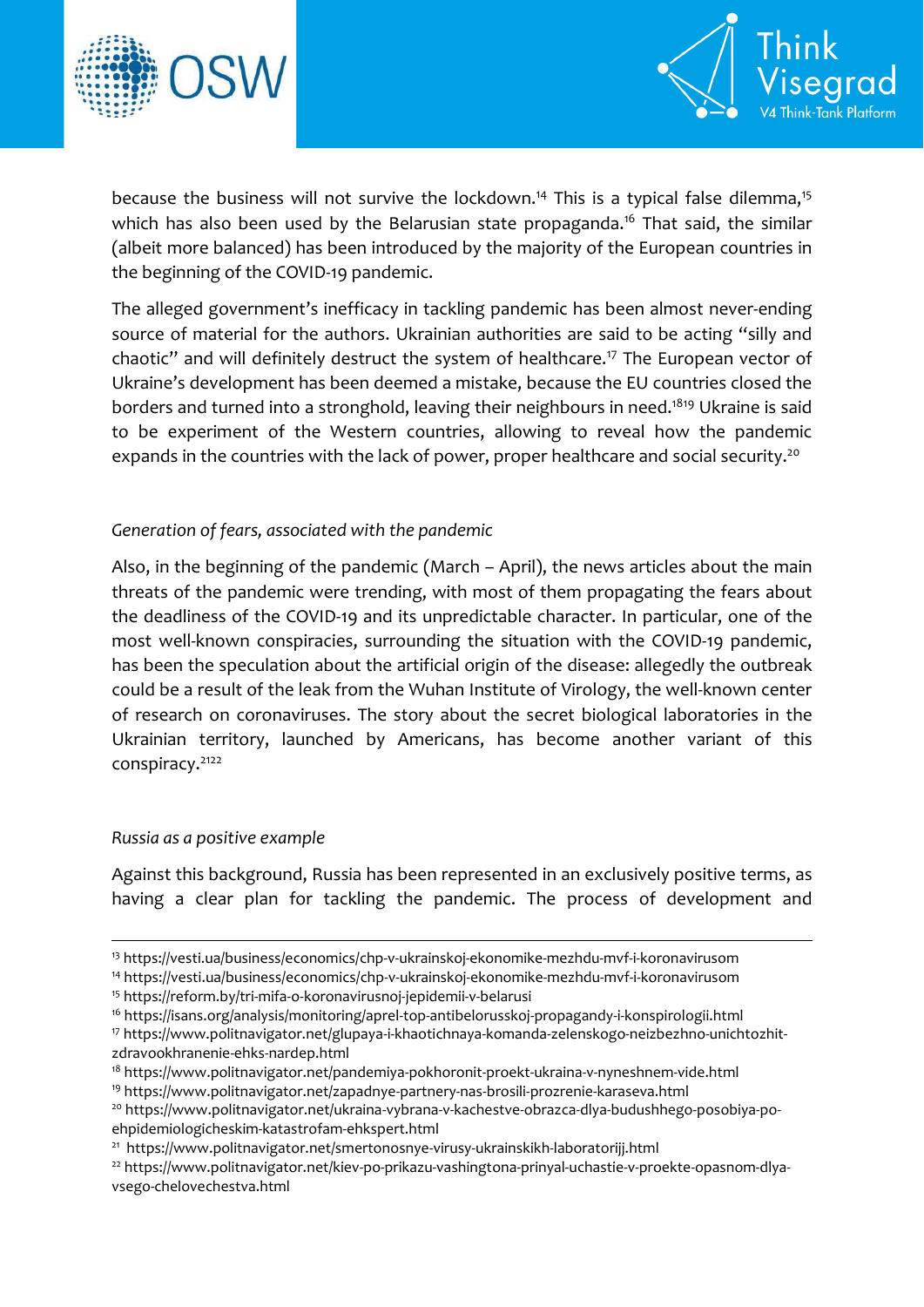

1



production of the Russian vaccine has been under the close attention of the propagandist outlets. In particular, during the election campaign, Russia is said to be the only chance of Ukraine to save itself from the pandemic: to save the face, the government, allegedly, ordered to buy the vaccine via Israel.<sup>23</sup> It will also be used by the "most aggressive Russophobes. <sup>24</sup> Pro-Russian oligarch Viktor Medvedchuk, the chairman of the political council of the "Opposition Platform - For Life" (Oppoblock) party (who is also V. Putin's godfather),<sup>25</sup> has been particularly active in Russian medical diplomacy: he is reported to conduct negotiations on Russian vaccine.<sup>2627</sup> The whole story has been used to increase the popularity of the Oppoblock candidates during the upcoming elections.

# **Russian disinformation in Belarus**

Overall, two websites under consideration – 4esnok.by and Teleskop.media published 101 news articles (45 and 46 respectively), with both of them devoting more attention to local topics vis-à-vis the international ones (27 against 18 in the former case; 34 against 12 in the latter case).

## *Lukashenka's approach to the pandemic represented rather in neutral terms*

While Lukashenka's notorious "laissez-faire" treatment of pandemic raised eyebrows in the whole world, his shenanigans were rather neutrally represented by the pro-Russian outlets<sup>28</sup> (sometimes they dared to criticize him discreetly). This trend continued throughout the summer months, even despite the famous fallout with Russia and the arrest of 33 Wagner mercenaries.

For example, the decision of the authorities to conduct military parade has been represented as justified, because of the importance of the Victory Day for the people.<sup>29</sup> The sacralized victory of the USSR over Nazist Germany celebrated on May 9, is a key element of the Russian official ideology.<sup>30</sup> Ahead of this day, Russia implements various projects to attract attention to this event and popularize the narrative, legitimizing the

<sup>23</sup> [https://www.politnavigator.net/ukraina-budet-cherez-izrail-zakupat-rossijjskuyu-vakcinu-ot-covid-19](https://www.politnavigator.net/ukraina-budet-cherez-izrail-zakupat-rossijjskuyu-vakcinu-ot-covid-19-ehkonomist.html) [ehkonomist.html](https://www.politnavigator.net/ukraina-budet-cherez-izrail-zakupat-rossijjskuyu-vakcinu-ot-covid-19-ehkonomist.html)

<sup>&</sup>lt;sup>24</sup> [https://www.politnavigator.net/rossijjskojj-vakcinojj-budut-privivatsya-dazhe-samye-yarye-ukrainskie](https://www.politnavigator.net/rossijjskojj-vakcinojj-budut-privivatsya-dazhe-samye-yarye-ukrainskie-rusofoby.html)[rusofoby.html](https://www.politnavigator.net/rossijjskojj-vakcinojj-budut-privivatsya-dazhe-samye-yarye-ukrainskie-rusofoby.html)

<sup>25</sup> *Украинская правда* (2020). Медведчук снова приехал к Путину на поклон. 6 октября 2020 г. URL: https://www.pravda.com.ua/rus/news/2020/10/6/7268999/index.amp.

<sup>26</sup> <https://vesti.ua/politika/ot-zelenskogo-nuzhno-potrebovat-zakupit-vaktsinu-ot-covid-19-v-rf-bloger>

<sup>27</sup> <https://vesti.ua/strana/medvedchuk-nastavivaet-na-peregovorah-s-rf-po-zakupke-vaktsiny-ot-covid-19>

<sup>28</sup> https://teleskop.media/2020/03/20/lukashenko-poruchil-pomoch-rossiyanam-vernutsya-domoj-iz-polshi/

<sup>29</sup> <https://4esnok.by/mneniya/reshenie-po-paradu-pobedy-v-minske/>

<sup>30</sup> https://www.aljazeera.com/opinions/2020/5/9/victory-day-and-russias-war-cult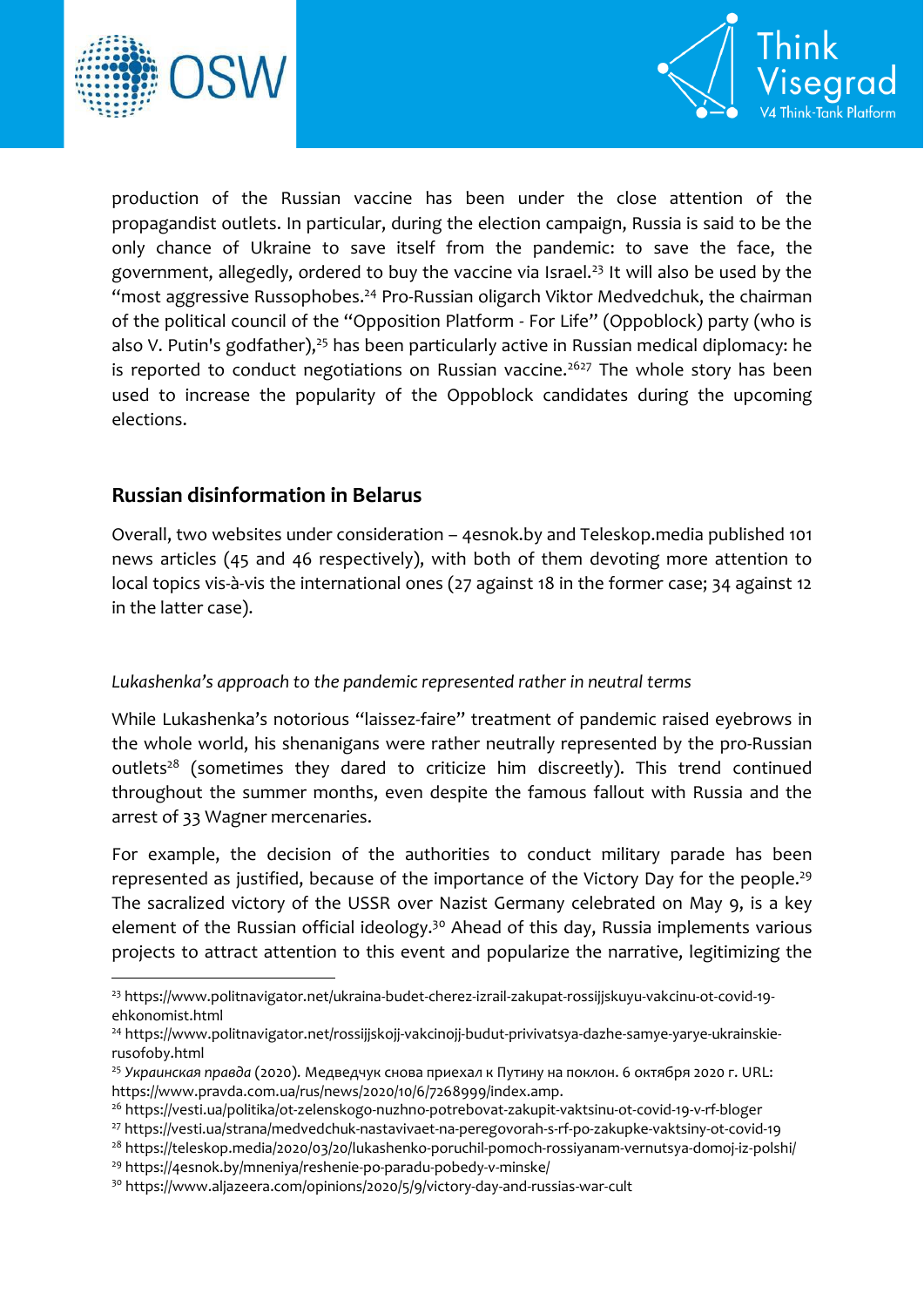



country's ambitions of great power.<sup>31</sup> Hence, it was not surprising, that pro-Russian outlets supported this event, as it is one of the vehicles of promoting the ideology of the Union State.

The president of Belarus himself became the source of embarrassing recipes on treatment of coronavirus, which he himself called no other than "psychosis". Interestingly, even the Ukrainian pro-Russian websites in neutral terms described Lukashenka's bizarre offer to cure COVID-19 with sports,<sup>32</sup> vodka and tractor.<sup>33</sup> Lukashenka's less odious solutions, such as permission to let the children study from home, got exclusively positive treatment.<sup>3435</sup> The rigged statistics, published by the Belarusian Ministry of Health was accepted at its face-value even when the disinformation became evident for the majority of population.<sup>36</sup>

#### *Generation of fears, associated with the pandemic*

One of the trends, typical for pro-Russian outlets in Ukraine and Belarus, has been the generation of fears, amid the uncertainty and lack of protocols, associated with the pandemic. For example, during the initial stage of the pandemic, the authors suggested that COVID-19 is more dangerous to Asians than those from Europe or Africa. Another possible consequence of pandemic, according to the authors – complete abolishment of paper money to increase control over the economic life of the citizens. <sup>37</sup> Moreover, the pandemic could also lead to tightening the screws in the civil society, with the human rights increasingly becoming less important concept.<sup>38</sup> This message obviously justifies the authoritarian mechanisms, being put in place in Belarus and Ukraine and hint that this will become the "new normality".

#### *Defamation of Belarusian political opposition*

While the Belarusian authorities continued ignoring the pandemic, civic activists started raising the funds for the basic equipment to help the medical professionals and the victims of the disease. For such an activity the Belarusian opposition has been compared

1

<sup>31</sup> https://www.osw.waw.pl/en/publikacje/osw-commentary/2019-12-31/myth-great-patriotic-war-a-toolkremlins-great-power-policy

<sup>32</sup> https://vesti.ua/mir/lukashenko-izobrel-novoe-lekarstvo-ot-koronavirusa

<sup>33</sup> https://vesti.ua/lite/health/pandemiya-ne-strashna-lukashenko-smelo-zdorovaetsya-za-ruku-i-ne-nositmasku

<sup>34</sup> [https://teleskop.media/2020/03/19/lukashenko-razreshil-ne-vodit-detej-v-shkolu-perenes-zanyatiya-v](https://teleskop.media/2020/03/19/lukashenko-razreshil-ne-vodit-detej-v-shkolu-perenes-zanyatiya-v-vuzah-i-poruchil-izmenit-grafiki-transporta/)[vuzah-i-poruchil-izmenit-grafiki-transporta/](https://teleskop.media/2020/03/19/lukashenko-razreshil-ne-vodit-detej-v-shkolu-perenes-zanyatiya-v-vuzah-i-poruchil-izmenit-grafiki-transporta/)

<sup>35</sup> https://4esnok.by/mneniya/evrofejk-o-belarusi/

<sup>36</sup> <https://4esnok.by/mneniya/tendenciya-po-covid-19/>

<sup>37</sup> <https://4esnok.by/mneniya/koronavirus-zapret-nalichnyh-deneg/>

<sup>38</sup> <https://4esnok.by/mneniya/koronavirus-kontrol-obshhestvom/>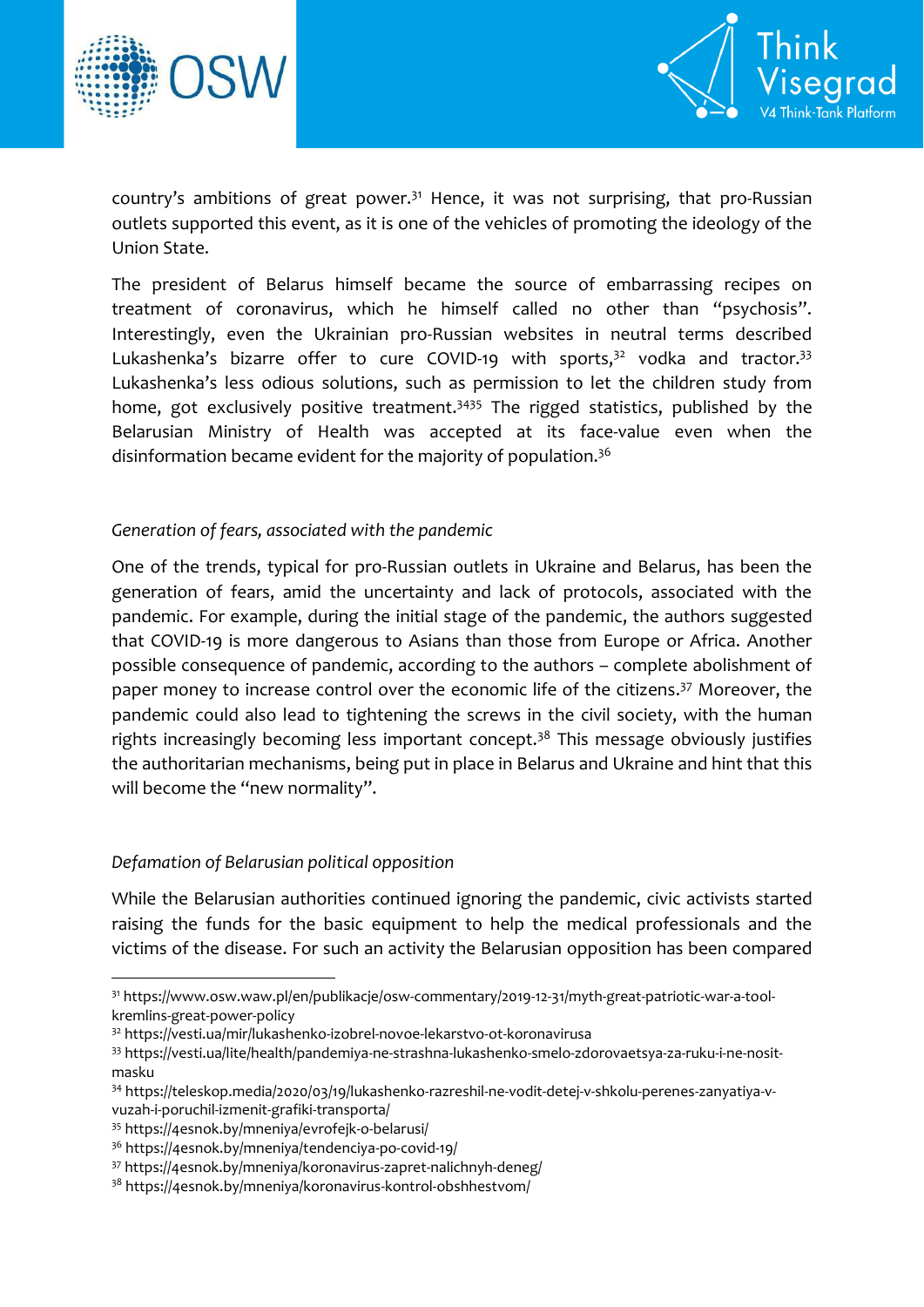



to ghouls,<sup>39</sup> demon-like creatures, eating human flesh. They are said to be making profits from the pandemic by taking the money from the Belarusians and using them for good living. Motolko and Babaryko were named among the most dishonest activists.

In attempts to sow the discord within the electorate, the outlets also tried to associate certain candidates with the authorities. For example they bad mouthed blogger Siarhei Tsikhanousky, who was particularly popular among the middle-age Belarusians, who was arrested before the start of the elections.<sup>40</sup> Traditionally, the wave of criticism was directed against Statkevich.<sup>41</sup>

Several articles were discussing the role of COVID-19 in the electoral campaign, suggesting, that the "self-assurance" of authorities will lead to an increased support of Lukashenka.<sup>4243</sup>

### *NATO military exercise*

NATO military exercise has been another popular topic of the articles within the period under consideration. During the spring of 2020, NATO had planned to carry out one of the largest military exercises seen in Europe since the Cold War, 'Defender Europe 2020'. Those plans had to be down-sized and adapted due to the coronavirus pandemic. However, according the movement of US personnel and military equipment into Poland continued despite widespread travel restrictions throughout the continent.<sup>44</sup> It is noted, that of the NATO member states, the US military had the highest number of recorded diagnoses of COVID-19, with Italy having the largest number of infected high-ranking officers. The author suggests that the continued actions of NATO in Poland and the Baltic States was bound to lead to an increase in COVID 19 cases amongst not only soldiers, but also the general population.<sup>4546</sup> This means, that the military exercise poses not only military, but biological threat for Belarus and Russia.

#### *Russia represented in a positive way*

Amid the disarray, associated with the nasty election campaign and irresponsible approach of authorities towards the containment of COVID-19, Russia has been represented exclusively in a positive light. In particular, pro-Russian civic initiative

**.** 

<sup>39</sup> <https://4esnok.by/mneniya/guli/>

<sup>40</sup> https://4esnok.by/mneniya/strana-dlya-zhizni-i-nachalo-izbiratelnoj-kampanii/

<sup>41</sup> https://4esnok.by/mneniya/podstavnoj-socialnyj-protest/

<sup>42</sup> https://4esnok.by/mneniya/koronavirus-kak-faktor-izbiratelnoj-kampanii-2020-v-belarusi/

<sup>43</sup> https://4esnok.by/mneniya/elektoralnaya-virusologiya-kak-pandemiya-vliyaet-na-provedenie-vyborov/

<sup>44</sup> https://4esnok.by/mneniya/defender-europe-2020-otrabotat-zadachi-ne-schitayas-s-poteryami/

<sup>45</sup> <https://4esnok.by/mneniya/ssha-i-nato-skryvajut-istinnuju-ugrozu/>

<sup>46</sup> <https://4esnok.by/mneniya/covid-19-ostanovil-boevuju-podgotovku-vojsk-nato/>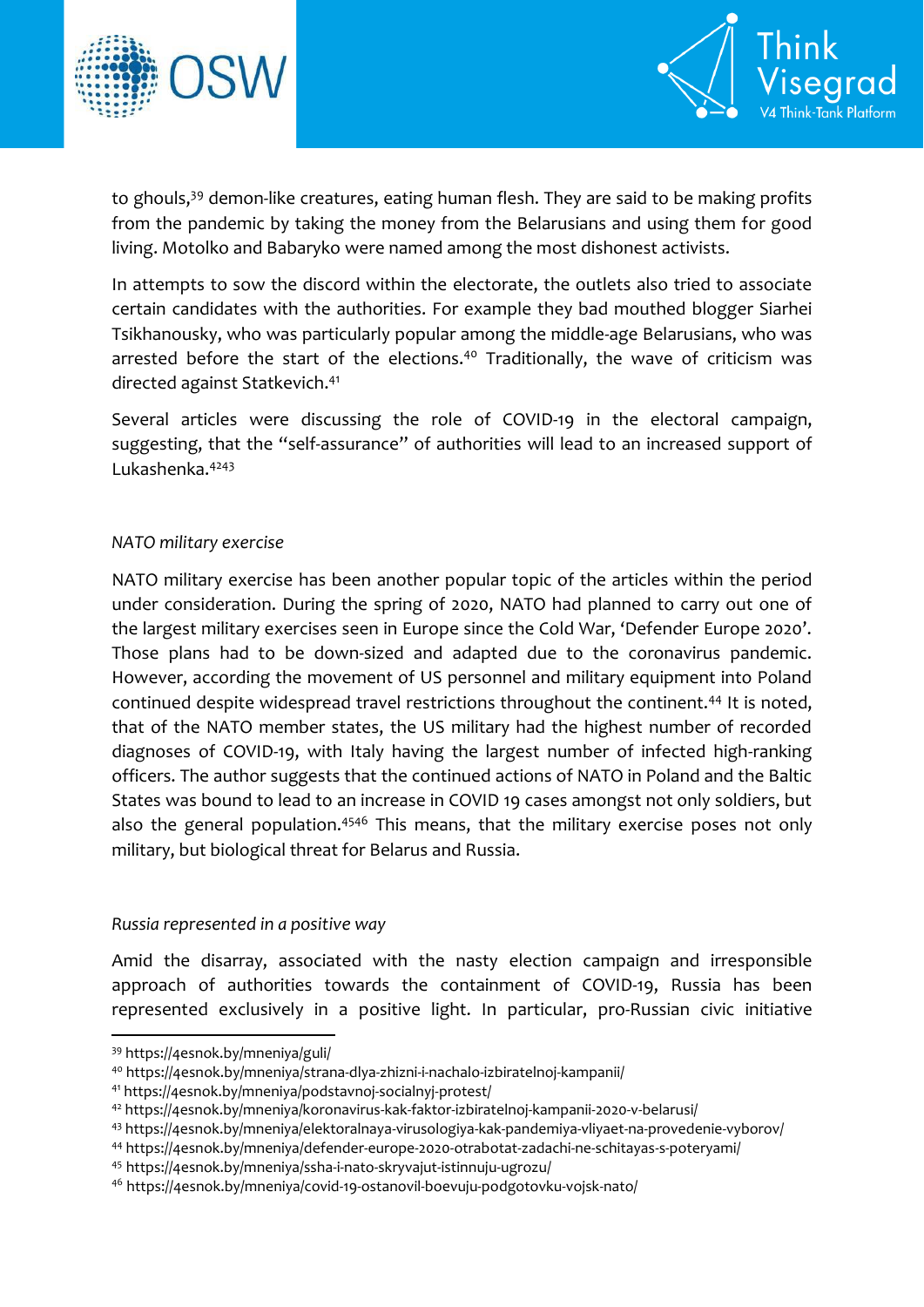



"Soyuz" Sergey Lushsch launched a petition to support Belarusian business,<sup>47</sup> the move, which was aimed at increasing popularity of the initiative amid its attempt to register itself as a party. In another article, Russia is said to be launching "medical special forces" to deal with the infection<sup>48</sup> and is building new hospitals for those suffering from the disease, <sup>49</sup> with the Russian system of "biological security" being named the best in the world.<sup>50</sup> Against this background. Teleskop was propagating the articles about the inefficacy of the Belarusian economy which will not survive the pandemic.<sup>5152</sup> Such a contrasting picture was created to make the audience realise that it is not possible for Belarus to retain its autonomy without economic and political integration from Russia, which is one of the key these of Russian propaganda.

# **Conclusions**

 $\overline{a}$ 

The strategic aims of Russia in Belarus differed: while in Ukraine Russia rather uses quite harsh rhetoric to drive a wedge within the population (vaguely described as having a "pro-Russian" and "anti-Russian" position), delegitimate the political leadership and discredit the grassroots revolution via maligning EuroMaidan (which is one of the phobias of the Kremlin), in Belarus, pro-Russian outlets rather tried to put forward much softer narrative, designed to support the Belarusian authorities, convince Belarusians in the necessity to integrate with Russia within the Union State project and demonize the Belarusian opposition.

It should be said, that Russia's strategy in Ukraine turned out a moderate success. Before the local elections, Russia has increased the quantity and quality of the disinformation materials via the TV-channels NewsOne, 112 Ukraine and ZIK, as well as websites Politnagivator.net and Vesti.ua, using COVID-19 as one of the themes to manipulate the public opinion and increase the popularity of pro-Russian candidates. that oppositionsponsored media outlets deliberately shaped a strongly positive image of Putin and popularized the country-aggressor<sup>53</sup>. In particular, the preparedness of Russia to supply vaccine to Ukraine has been represented as a solution to ineffective and chaotic actions

<sup>47</sup> https://teleskop.media/2020/03/19/sergej-lushh-podderzhat-belorusskij-biznes/

<sup>48</sup> https://teleskop.media/2020/03/16/rossiya-vozrodila-meditsinskij-spetsnaz-dlya-borby-s-epidemiyami/ <sup>49</sup> https://teleskop.media/2020/03/22/bolnitsa-v-podarok-ot-virusa-v-rf-postroyat-srazu-neskolko-novyhklinik/

<sup>50</sup> https://teleskop.media/2020/03/13/mihail-shhelkanov-v-rossii-luchshaya-v-mire-sistema-biologicheskojbezopasnosti/

<sup>51</sup> https://teleskop.media/2020/03/19/zagranichnye-predpriyatiya-belarusi-rabotayut-v-ubytok/

<sup>52</sup> https://teleskop.media/2020/03/18/ekonomika-belarusi-oskolok-sovetskoj-modeli-ili-samostoyatelnayaedinitsa/

<sup>53</sup> Полякова, Виктория (2020). На Украине проверят показавшие встречу Путина и Медведчука телеканалы. *РБК. 15 октября 2020.* URL:

https://www.rbc.ru/politics/15/10/2020/5f885e949a794740de83df92